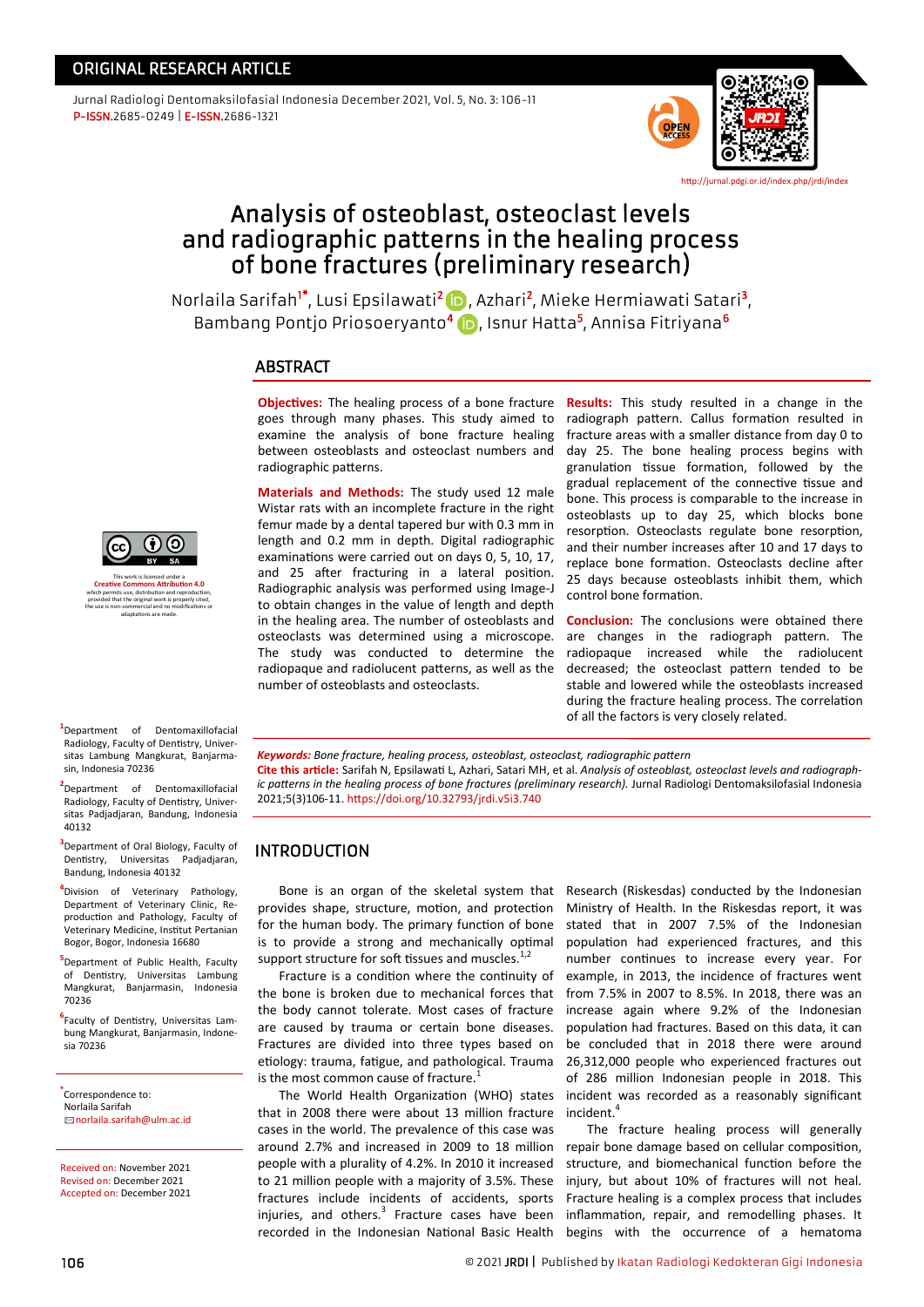characterized by hypoxia, activation of complement theory of the wound healing process which will be and the coagulation cascade, release of inflammatory cytokines, and recruitment of immune cells within minutes of injury. The inflammatory phase begins with clearing debris, thereby limiting tissue damage. Next, endothelial cells secrete inhibitors, initiating soft callus formation and ultimately bone regeneration. Thus, a balance between pro-and anti-inflammatory events is critical, as disruption, enhancement, or prolonged inflammation is thought to impair fracture healing. 5,6

Osteoblasts and osteoclasts can be used as parameters for the severity or cure of a disease. If a bone fracture occurs, the number of osteoblasts will increase, indicating the remodelling process in the fractured bone. Osteoblast cells play a role in bone formation and regeneration by producing, secreting, depositing, and mineralizing the bone matrix. In the callus formation phase, the number of osteoblast cells has not reached the normal value because they continue to proliferate until they reach their peak value in the remodelling phase. The number of osteoblasts will return to normal values after the remodelling process is complete and the healing process has ended.<sup>7,8</sup>

Osteoclasts will increase in the early phase of inflammation because of their function as resorption of damaged bone. At the same time, the number of osteoblasts will increase in the proliferative phase, which will act as bone-forming. The healing phase consists of 3 stages: the Inflammation Phase, divided into early inflammation (hemostasis phase) and late inflammation, which occurs from day 0 to day five after the injury. The proliferative phase, which includes three main processes: Neoangiogenesis, fibroblast formation, and re-epithelialization, happens from day 3 to day 21 post-injury. The maturation phase occurs from day 21 to 1-year post -injury, aiming to maximize the strength and structural integrity of new wound-filling tissue, epithelial growth, and scar tissue formation. These three phases influence each other, and many cells and cytokines are involved in each step. The number of studies on the wound healing process to achieve satisfactory results with a shorter time than the normal phase has resulted in a more detailed

explained from the aspect of cellular and molecular mechanisms.<sup>6,17</sup>

Radiography is the most frequently used technique to develop the healing process in clinical practice. It can interpret callus formation, fracture line fracture, alignment, and complications such as delayed union or pseudarthrosis. In addition, the radiation dose given is relatively small, and the estimated cost is also low. Although conventional radiography is of limited value for assessing the fracture process, it is still the most widely used radiographic technique. All other standard radiographic procedures or modifications have their limitations. Therefore, conventional radiography is currently considered the most favourable diagnostic tool for evaluating fracture healing.<sup>9,10</sup>

Osteoblasts and osteoclasts have an important role in the bone healing process which can be assessed from conventional radiographs and histopathology. Conventional radiographs provide an image of the callus that will be seen starting from the proliferative phase. This image is a parameter of bone healing. In addition, the number of osteoblasts and osteoclasts seen from histopathological examination indicates the healing process has been completed or not. Based on the description above, the writer is interested in this research.

#### MATERIALS AND METHODS

This research has received approval from the Research Ethics Commission Universitas Padjadjaran Bandung. This preliminary study used 12 male Wistar rats with an incomplete fracture in the right femur made by a dental tapered bur with 0.3 mm in length and 0.2 mm in depth (Figure 1). Digital radiographic examinations were carried out on days 0, 5, 10, 17, and 25 after fracturing in a lateral position. Furthermore, a radiographic analysis was performed using Image-J to obtain changes in the value of length and depth in the healing area. The number of osteoblast and osteoclast was calculated by microscope. The analysis was performed to find the radiopaque and radiolucent patterns and the number of osteoblasts



**Figure 1.** Distribution of CBCT-3D Examination Referrals in Dental Hospital Universitas Airlangga based on the origin of the referrals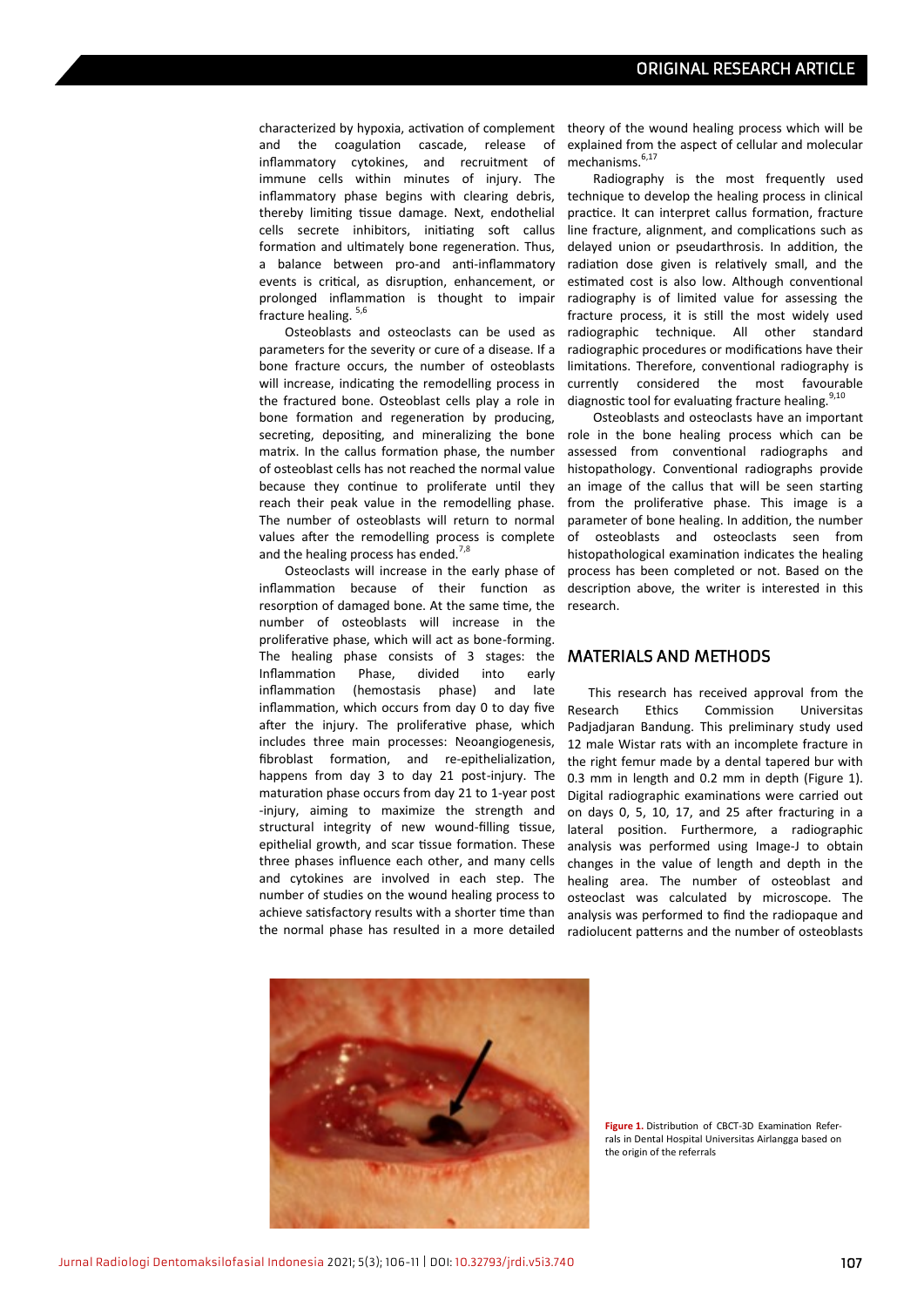and osteoclasts. The study results were in a fracture areas with a smaller distance from day 0 to radiograph pattern, osteoblast and osteoclast day 25 (Figure 2 and 3). The bone healing process levels, and their relationship used *ONE Way ANOVA* begins with granulation tissue formation, followed statistical analysis.

RESULTS

This study resulted in a change in the 17 days to replace bone formation (Figure 4). by the gradual replacement of the connective tissue and bone. This process is comparable to the increase in osteoblasts up to day 25, which blocks bone resorption. Osteoclasts regulate bone resorption, and their number increases after 10 and

radiograph pattern. Callus formation resulted in Osteoclasts decline after 25 days because



**Figure 2.** Length (mm) of callus Day 0-25



**Figure 3.** Depth (mm) of callus Day 0-25



**Figure 4.** Level of osteoblast and osteoclast Day 0-25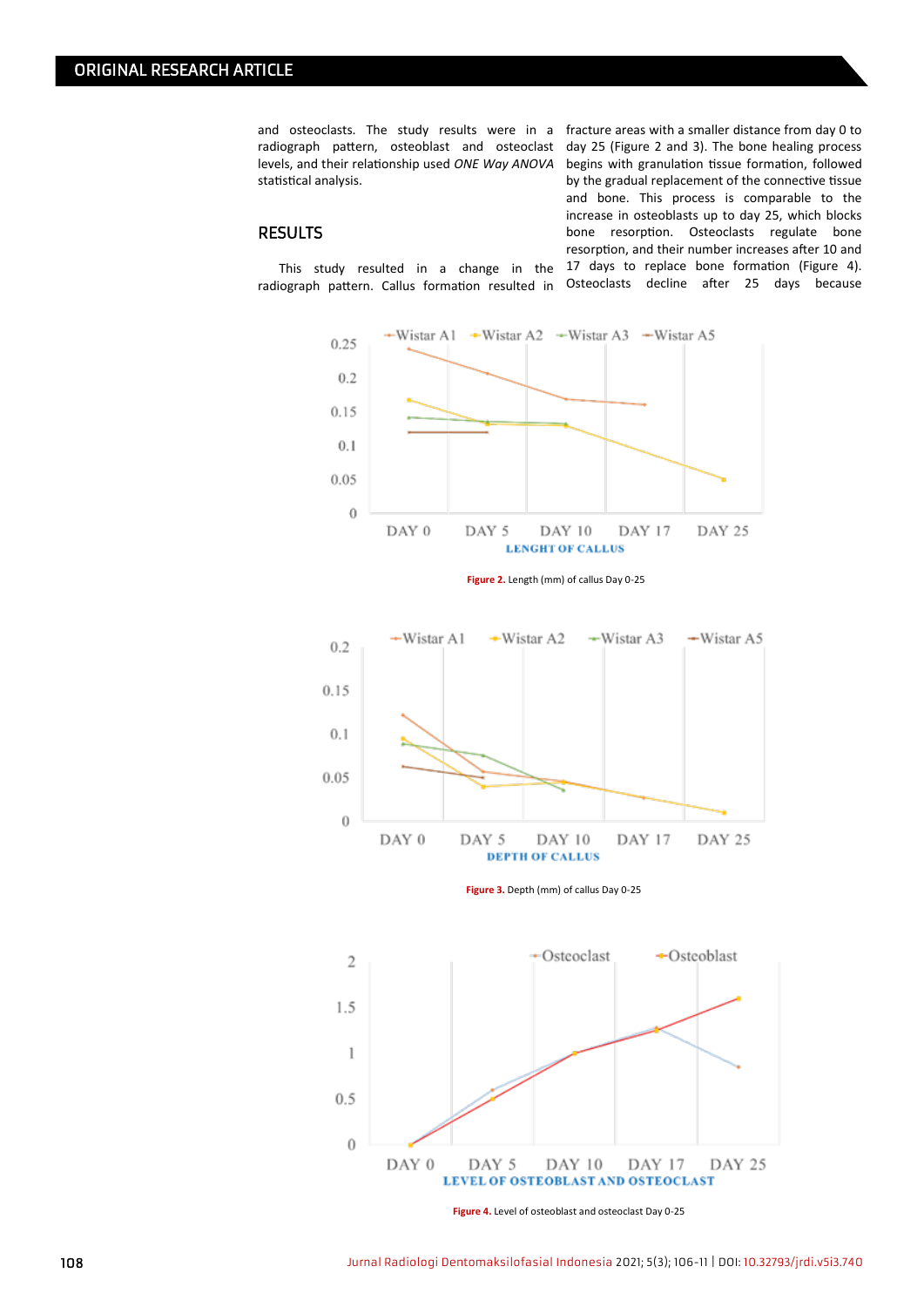## ORIGINAL RESEARCH ARTICLE



DAY 0

DAY 5

**Figure 5.** Callus Formation on Day 0-17

osteoblasts inhibit them, which control bone several months. Callus tissue will be reabsorbed,

and bone will be formed.<sup>13</sup>

formation. Figure 5 shows that the formation of callus increased with increasing days.

### **DISCUSSION**

Bone is an active tissue that will undergo continuous physiological remodelling. This process consists of bone formation by osteoblasts and bone resorption by osteoclast activity. This process is lifelong and allows new bone formation as long as calcium homeostasis remains sufficient for this activity. This process is accomplished and regulated by various actions of systemic hormones and local mediators.<sup>11,12</sup>

There are two forms of bone fracture healing, namely primary and secondary. Primary bone healing occurs when bone fragments adhere tightly under compression from implantation. There is no callus formation, and the two bone fragments are joined and healed directly by osteoclast and osteoblast activity. Secondary bone healing is the most common form of bone healing, occurring when there are small cracks at the fracture site. Interfragmentary movements lead to soft callus formation, leading to secondary bone formation via intramembranous and endochondral ossification. This form of bone healing begins with the analytic phase and overlaps with the catabolic phase when the callus volume is reduced. Following this process, the bone remodeling phase begins with coordinated osteoblast and osteoclast activity over

Fracture healing is a complex process that includes inflammation, repair, and remodeling (Figure 6). The first phase is the inflammatory phase. This phase begins when the injury occurs, damages the blood vessels, induces hematoma formation, and releases inflammatory mediators. The result of this phase is the formation of a bone callus. This phase lasts 5-7 days. The next stage is the repair phase. This stage lasts 4-40 days after the first trauma. In this phase, the callus develops, and its growth is 40% of the healing process. Hematoma and callus form changes into mature callus structures caused by the growth of mediators, protein, and calcium so that callus can be seen radiographically. The last stage is the remodeling phase. This phase accounts for about 70% of the healing time, occurring within 1-2 years. The hallmark of this phase is a continuous process of bone formation and resorption, the result being the formation of new tissue. $1$ 

A series of healing processes will follow each fracture. The bone healing process is a series of cellular and molecular processes involving the inflammatory and proliferative phases and ends with the remodeling phase. $^{14}$ 

When a fracture occurs, mesenchymal stem cells (MSC) from the local surrounding tissue and the systemic circulation enter the fracture site, proliferate, and differentiate into chondrocytes and osteoblasts.<sup>15</sup> Osteoblasts can stimulate osteoclast formation and bone resorption by increasing RANKL



Figure 6. Schematic of 4 phases for fracture healing<sup>13</sup>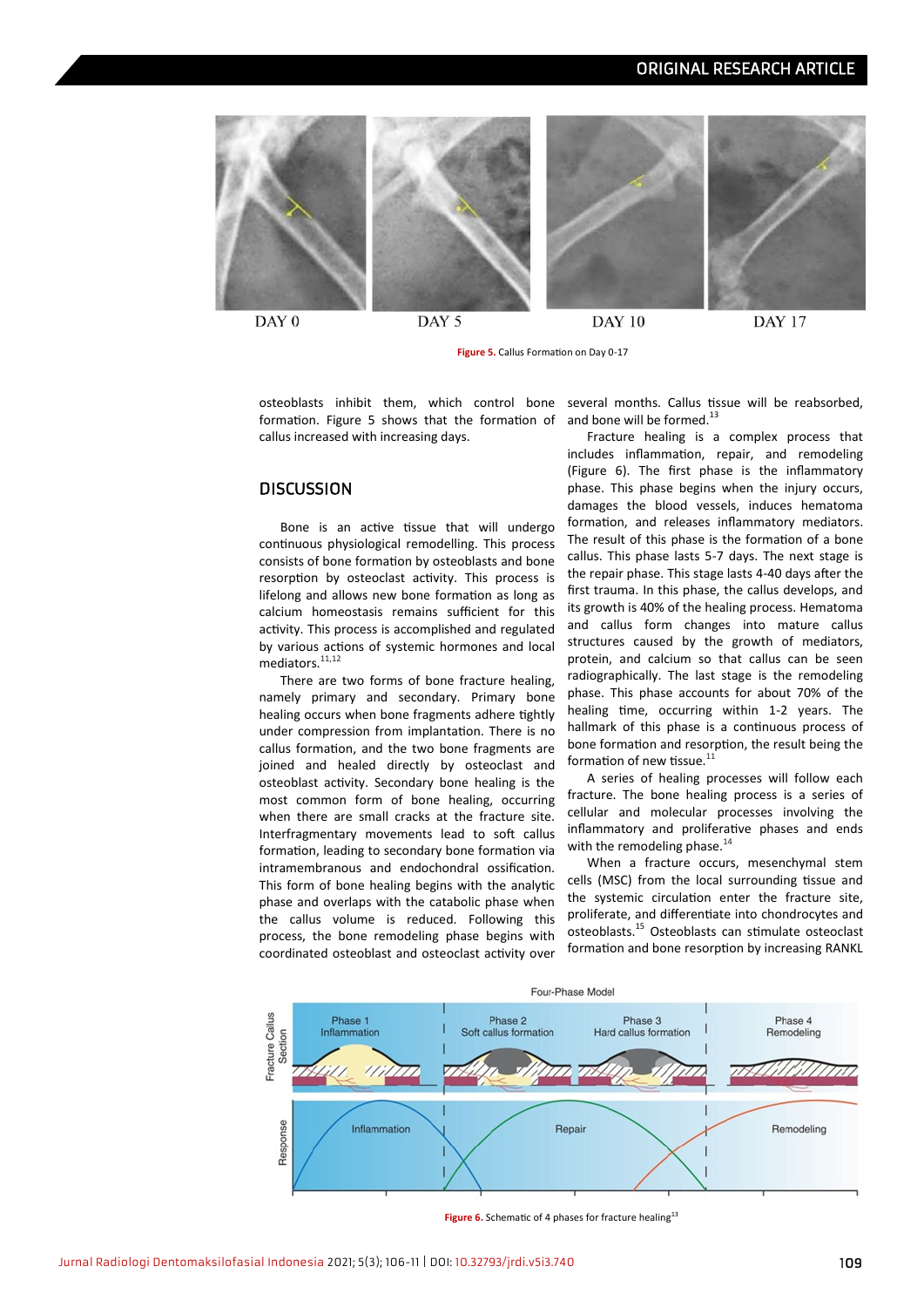formation and decreasing OPG. Osteoclasts originate from the differentiation of monocytes/ macrophages found in bone. Differentiation and function of osteoclasts are mainly regulated by several factors, namely Macrophage Colony-Stimulating Factor (M-CSF), Receptor for Activation of Nuclear Factor Kappa 8 Ligand (RANKL), and Osteoprotegerin (OPG). 16,17

MSC differentiation provides several chondrogenic and osteogenic cells. Under the right conditions, they will begin to form bone and form cartilage in some cases. Some osteoclasts are ready to clean up dead bone in some of these cells. Together with islands of immature bone and cartilage, a thick cellular mass forms a callus or skeleton on the periosteum and endosteum surfaces. As the immature mineralized bone becomes tougher, movement at the fracture site decreases progression and the fracture fuses.  $^{18}$ 

This phase begins when injury and damage to blood vessels induce hematoma formation and releases inflammatory mediators. The result of this phase is the formation of a bone callus. In this phase, the callus develops, and its growth is 40% of the healing process. Hematoma and callus form changes to mature callus structures caused by growth mediators, protein, and calcium so that callus can be seen radiographically. The last stage is the update phase. The hallmark of this phase is a continuous process of bone formation and resorption, the result being the formation of new tissue.<sup>11</sup>

Osteoblasts and osteoclasts can be used as parameters for the severity or cure of a disease. If a bone fracture occurs, the number of osteoblasts will increase, indicating the remodeling process in the fractured bone. Osteoblast cells play a role in bone formation and regeneration by producing, secreting, depositing, and mineralizing the bone matrix. In the callus formation phase, the number of osteoblast cells has not reached the standard value because they continue to increase until they reach their peak value in the remodeling phase. The number of osteoblasts will return to average values after the remodeling process is complete and the healing process has ended.<sup>7,8</sup>

Callus formation and growth are critical in secondary fracture healing. Callus growth can be observed radiographically and measured using the callus length.  $19,20$  The callus index can usually be calculated from conventional radiographs obtained during routine follow-up of fractures. Digital imaging gives the best measurements, but manual measurement with visual eyes and a ruler can be an alternative. Digital image analysis is up to 20 times more accurate. Still, in this particular application, any errors generated by the eye are unlikely to influence the results significantly. Excessive variations in radiographic exposure can alter the appearance of the callus. Overexposure reduces the apparent size of the callus, while underexposure can give the impression that soft tissue shadows are callus. The quality of radiographs has improved with digital radiography to reduce this problem.<sup>19</sup>

## **CONCLUSION**

The conclusions were obtained there are changes in the radiograph pattern. The radiopaque increased while the radiolucent decreased; the osteoclast pattern tended to be stable and lowered while the osteoblasts increased during the fracture healing process. The correlation of all the factors is very closely related.

#### ACKNOWLEDGMENTS

None.

#### FOOTNOTES

All authors have no potential conflict of interest to declare for this article. This research was registered and approved by the Research Ethics Committee Universitas Padjadjaran Bandung with the registration number of 959/UN6.KEP/EC/2020. All procedures conducted were in accordance with the ethical standards.

#### **REFERENCES**

- 1. Oryan A, Monazzah S, Bigham-Sadegh A. Bone injury and fracture healing biology. Biomed Environ Sci. 2015;28(1):57– 71.
- 2. Fikri M, Azhari A, Epsilawati L. Gambaran kualitas tulang pada wanita berdasarkan kelompok usia melalui radiografi panoramik. J Radiol Dentomaksilofasial Indones. 2020;4(2):5.
- Mock C, Cherian MN. The global burden of musculoskeletal injuries: Challenges and solutions. Clin Orthop Relat Res. 2008;466(10):2306–16.
- Riskesdas. Riset Kesehatan Dasar [Internet]. Jakarta; 2018.<br>Available from: http://www.denkes.go.id/resources/ from: http://www.depkes.go.id/resources/ download/info-terkini/materi\_rakorpop\_2018/Hasil Riskesdas 2018.pdf
- 5. Kovtun A, Bergdolt S, Wiegner R, Radermacher P, Huber-Lang M, Ignatius A. The crucial role of neutrophil granulocytes in bone fracture healing. Eur Cells Mater. 2016;32(Cxcl):152–62.
- 6. Einhorn TA, Gerstenfeld LC. Fracture healing: mechanisms and interventions Thomas. Nat Rev Rheumatol. 2015;11(1):45–54.
- 7. Sabri M. Administration's Effects of Ethanol Extract of Cissus quadrangularis Salisb on Growth of Lumbal Bone in Ovariectomized Rats. Natural. 2013;13(2):48–54.
- Jayakumar P. Di Silvio L. Osteoblasts in bone tissue engineering. Proc Inst Mech Eng Part H J Eng Med. 2010;224 (12):1415–40.
- 9. Blokhuis TJ, De Bruine JHD, Bramer JAM, Den Boer FC, Bakker FC, Patka P, et al. The reliability of plain radiography in experimental fracture healing. Skeletal Radiol. 2001;30(3):151 –6.
- 10. Gunawan G, Sitam S, Epsilawati L. Densitas tulang mandibula pengguna obat anti hipertensi calcium channel blocker (CCB) melalui radiograf panoramik. J Radiol Dentomaksilofasial Indones. 2020;4(2):1.
- 11. Epsilawati L, Satari M, Azhari. Analysis of Myrmecodia Pendens in Bone Healing Process to Improve the Quality of Life: Literature Review. IOP Conf Ser Earth Environ Sci. 2019;248(1).
- 12. Chen WT, Han DC, Zhang PX, Han N, Kou YH, Yin XF, et al. A special healing pattern in stable metaphyseal fractures. Acta Orthop. 2015;86(2):238–42.
- 13. Ghiasi MS, Chen J, Vaziri A, Rodriguez EK, Nazarian A. Bone fracture healing in mechanobiological modeling: A review of principles and methods. Bone Reports [Internet]. 2017;6:87– 100.
- 14. Haffner-Luntzer M, Fischer V, Prystaz K, Liedert A, Ignatius A. The inflammatory phase of fracture healing is influenced by oestrogen status in mice. Eur J Med Res. 2017;22(1):1–11.